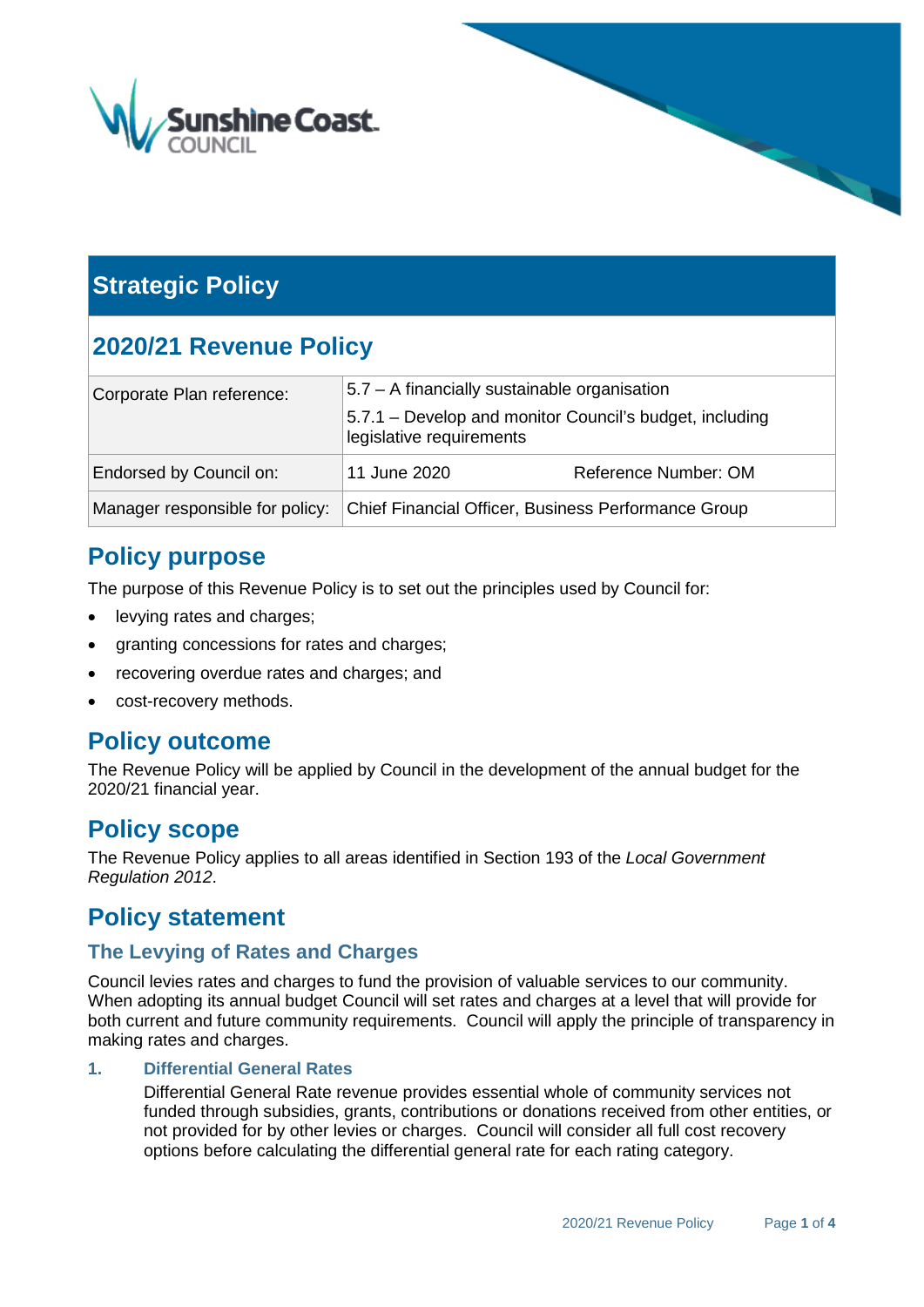Council is required to raise an amount of revenue it sees as being appropriate to maintain assets and provide services to the region as a whole. In deciding how that revenue is raised, Council has formed the opinion that a differential general rating scheme, based primarily on land use, provides the most equitable basis for the distribution of the general rate burden.

The rateable value for each property is the basis for determining the amount of the general rate levied. Council recognises that significant valuation fluctuations may have an adverse effect on pensioners. Council has implemented a Deferment of General Rates Policy to provide eligible pensioners with the opportunity to apply for a deferment of general rates.

#### **2. Special and Separate Rates and Charges**

Where appropriate Council will fund certain services, facilities or activities by means of separate or special rates or charges.

In accordance with Section 94 of the *Local Government Regulation 2012* Council will levy special rates and charges on certain properties that are considered to be specially benefited by the provision of a specific service, facility or activity.

Special rates are based on the rateable value of the land and special charges are a flat charge per property, where this is considered to provide a more equitable basis for the sharing of the cost.

In accordance with Section 103 of the *Local Government Regulation 2012* Council will levy a separate rate or charge on all rateable land in the region to fund a particular service, facility or activity where Council believes that the service, facility or activity is key in achieving council's vision to be Australia's most sustainable region – healthy, smart, creative.

#### **3. Other Charges**

In general, Council will be guided by the principle of user pays in making all other charges.

### **The Levying of Rates and Charges**

In levying rates and charges, Council will apply the principles of:

- consistency, by scheduling the issue of rate notices on a half yearly basis;
- communication, by advising ratepayers about rate notice issue dates and discount dates;
- clarity, by providing meaningful information on rate notices to enable ratepayers to clearly understand their responsibilities; and
- flexibility, by providing payment arrangements to ratepayers in financial difficulty, along with a wide array of payment options.

In making and levying rates and charges, Council will be guided by the principles of:

- equitable distribution of the differential general rates burden as broadly as possible;
- transparency in the making and levying of rates;
- flexibility, to take account of changes in the local economy;
- clarity in terms of responsibilities (council's and ratepayers') in regard to the rating process;
- National Competition Policy legislation where applicable; and
- having in place a rating regime that is efficient to administer.

### **The Purpose of and Granting of Concessions for Rates and Charges**

Under Chapter 14, Part 10, section 121 of the *Local Government Regulation 2012* Council may grant a concession. The concession may only be of the following types;

- a rebate of all or part of the rates or charges;
- an agreement to defer payment of the rates and charges;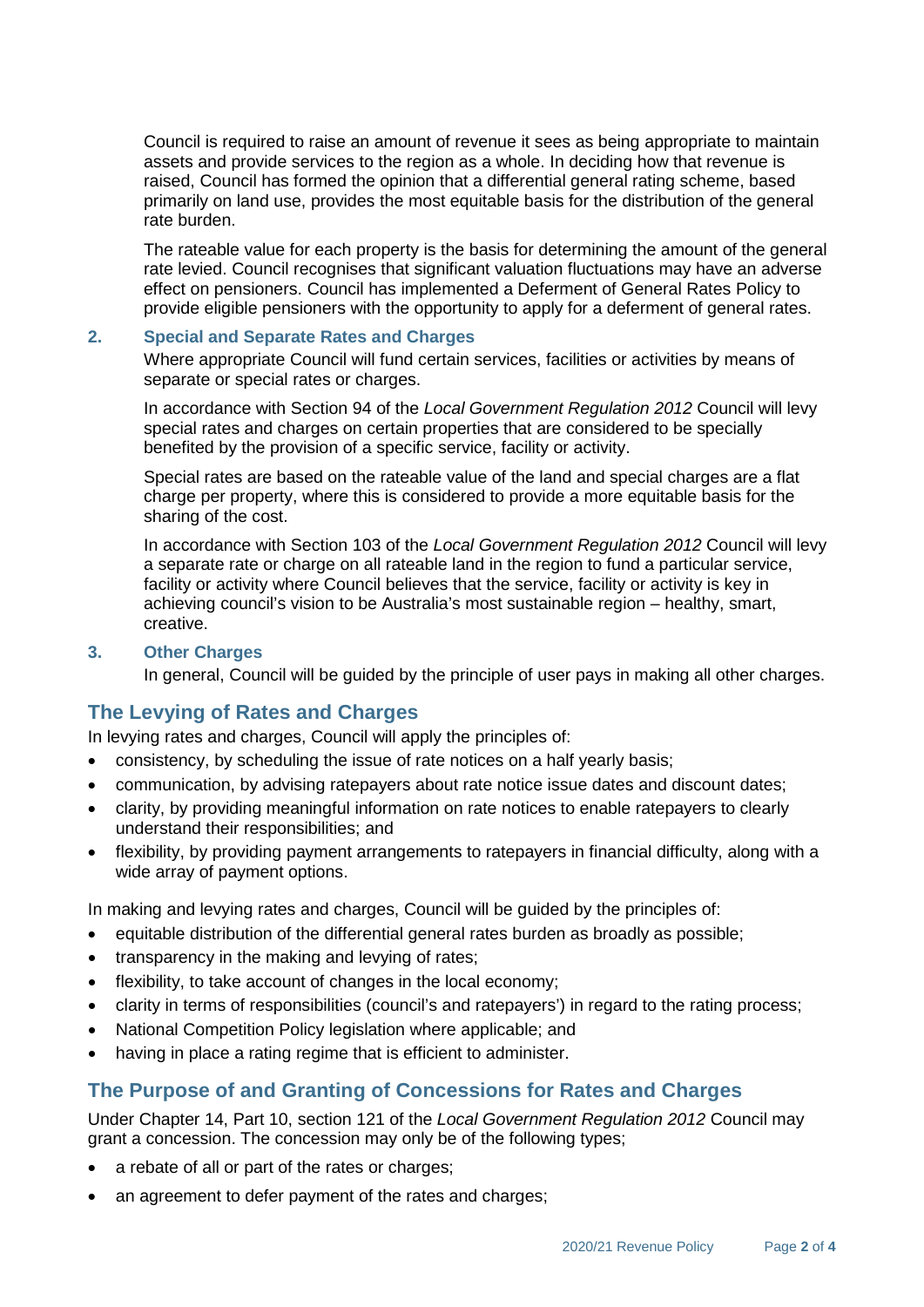• an agreement to accept a transfer of unencumbered land in full or part payment of rates.

In accordance with Section 120(1)(a) of the *Local Government Regulation 2012,* Council has determined that eligible pensioners who are property owners may receive concessions. The purpose of these concessions is to assist pensioner property owners remain in their own home by reducing the financial impact of rates and charges.

In accordance with Section 120(1)(b) of the *Local Government Regulation 2012* charitable organisations, community groups, and sporting associations, whose objects do not include making a profit may also be entitled to concessions. The purpose of these concessions is to encourage and support charitable organisations, community groups, and sporting associations as they contribute to the health and well-being of the community and the social cohesion of the region.

In accordance with Section 120(1)(c) of the *Local Government Regulation 2012* concessions may be granted if the payment of the rates or charges will cause hardship to the landowner. The purpose of these concessions is to assist ratepayers in hardship circumstances by reducing the short-term cash flow impact of paying rates and charges, by for example providing a longer period over which to pay rates and charges.

In accordance with Section 120(1)(d) of the *Local Government Regulation 2012* concessions may be granted if the concession will encourage the economic development of all or part of the local government area. In accordance with the provisions of the Sunshine Coast Investment Incentive Scheme an approved business or enterprise may be entitled to a concession in the form of a deferment of general rates for such period as Council may determine from time to time.

In exercising these concession powers Council will be guided by the principles of:

- transparency, by making clear the requirements necessary to receive concessions; and
- communication, by raising the awareness of target groups that may qualify for these concessions; and
- equity, by ensuring that all applicants of the same type receive the same concession.

### **The Recovery of Rates and Charges**

Council will exercise its rate recovery powers pursuant to the provisions of Chapter 4 Part 12 of the *Local Government Regulation 2012* in order to reduce the overall rate burden on ratepayers, and will be quided by the principles of:

- equity, by treating all ratepayers in similar circumstances in the same manner;
- transparency, by making clear the obligations of ratepayers and the processes used by Council in assisting them to meet their financial obligations; and
- flexibility, by accommodating ratepayers' needs through short-term payment arrangements.

### **Cost Recovery Fees**

All fees and charges will be set with reference to full cost pricing. Cost recovery fees will be charged up to a maximum of full cost. Commercial charges will be at commercial rates. Council acknowledges the community benefit associated with not-for-profit organisations and Traditional Owners conducting activities on the Sunshine Coast. All not-for-profit organisations are exempt from cost recovery fees for applications to conduct activities requiring an approval on public and private land within the region. All applications from Traditional Owners of the Kabi Kabi and Jinibara people are exempt from cost-recovery application fees in relation to tourism and cultural business activities occurring on community land within the Sunshine Coast Regional Council local government area.

#### **New Development Costs**

Developer contributions for infrastructure are determined each year in accordance with the philosophy that a developer should pay reasonable and relevant contributions towards the capital cost of the provision of infrastructure to meet past and future augmentation costs associated with